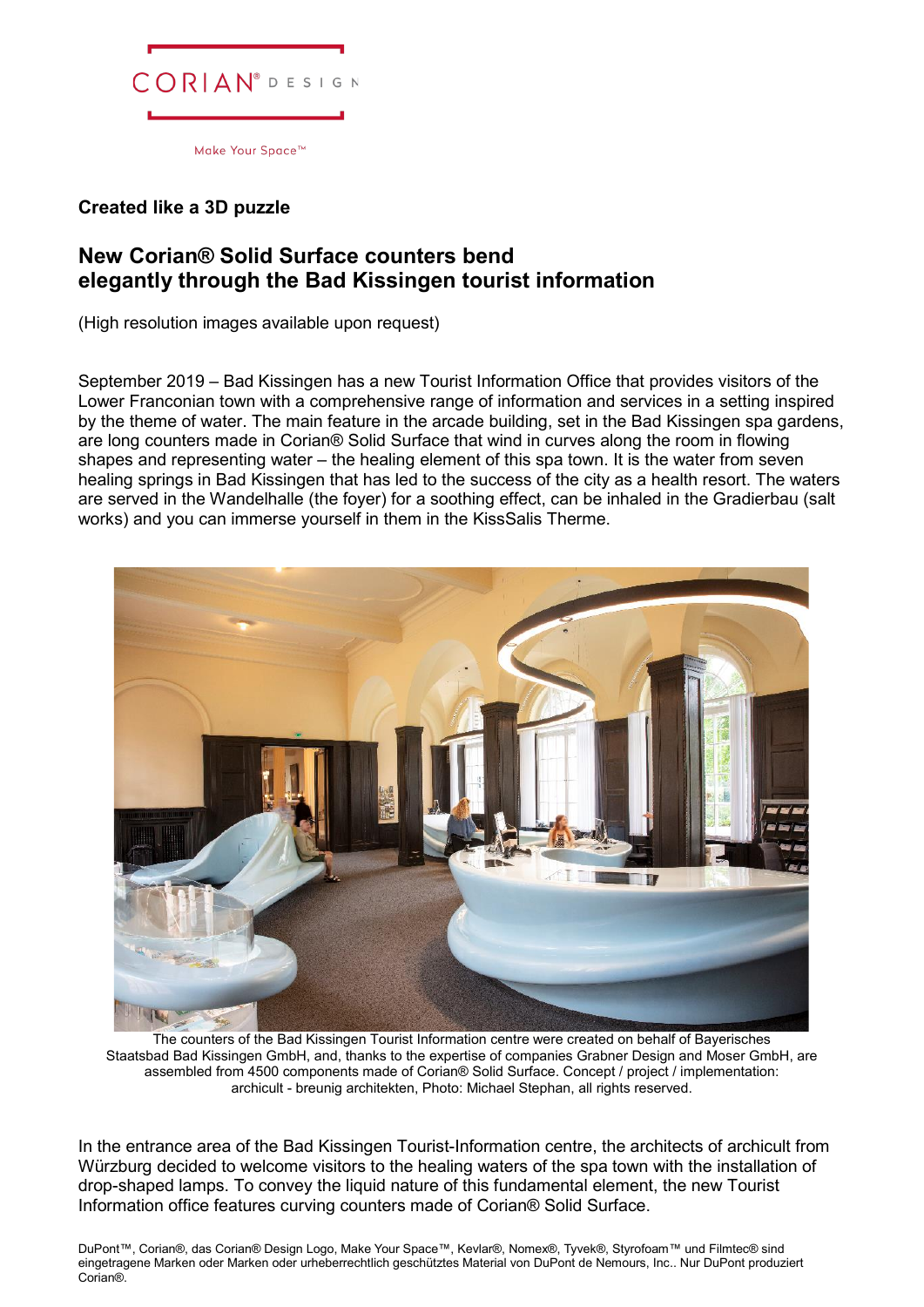However, the word "counter" is reductive: these furnishing elements develop like waves through the space in all three dimensions, providing an ideal display and showcase for information material, a seating solution and reading area, as well as a practical shelf and writing surface. Most importantly, they are barrier-free.



The counters of the Bad Kissingen Tourist Information centre were created on behalf of Bayerisches Staatsbad Bad Kissingen GmbH, and, thanks to the expertise of companies Grabner Design and Moser GmbH, are assembled from 4500 components made of Corian® Solid Surface. Concept / project / implementation: archicult - breunig architekten, Photo: Michael Stephan, all rights reserved.

With the expertise of companies Grabner Design and Moser GmbH, the long counters in Corian® Solid Surface were made using 4500 single parts that were pre-assembled and transported to their destination, where they were then installed. The result sets new standards throughout Europe in terms of complexity, shape and size. The elements were created by the architects of archicult in collaboration with a sculptor, using digital instruments for visualisation and implementation.

The creation of this figurative language was not only to vividly represent the nature of water, but also to give the spa town of Bad Kissingen a trend-setting image by using an innovative approach to interior design.

The design for the furnishing elements of the Bad Kissingen Tourist Information centre required practicality, thus the decision to use Corian® Solid Surface. In order to implement the irregular sinuous shapes and to enable a seamless assembly of the 4500 large puzzle pieces on site, a thermoformable material was necessary. Also, Corian® Solid Surface does not entail cost-intensive moulds – as occurs with cast materials – and has zero emissions, is enduring and can be easily repaired in case of damage.

DuPont™, the Corian® Design logo, Make Your Space™ Corian®, Kevlar®, Nomex®, Tyvek®, Styrofoam™ and Filmtec® are registered trademarks or trademarks or copyrighted material of affiliates of DuPont de Nemours, Inc. Other logos, trademarks and registered trademarks are a property of their respective owners.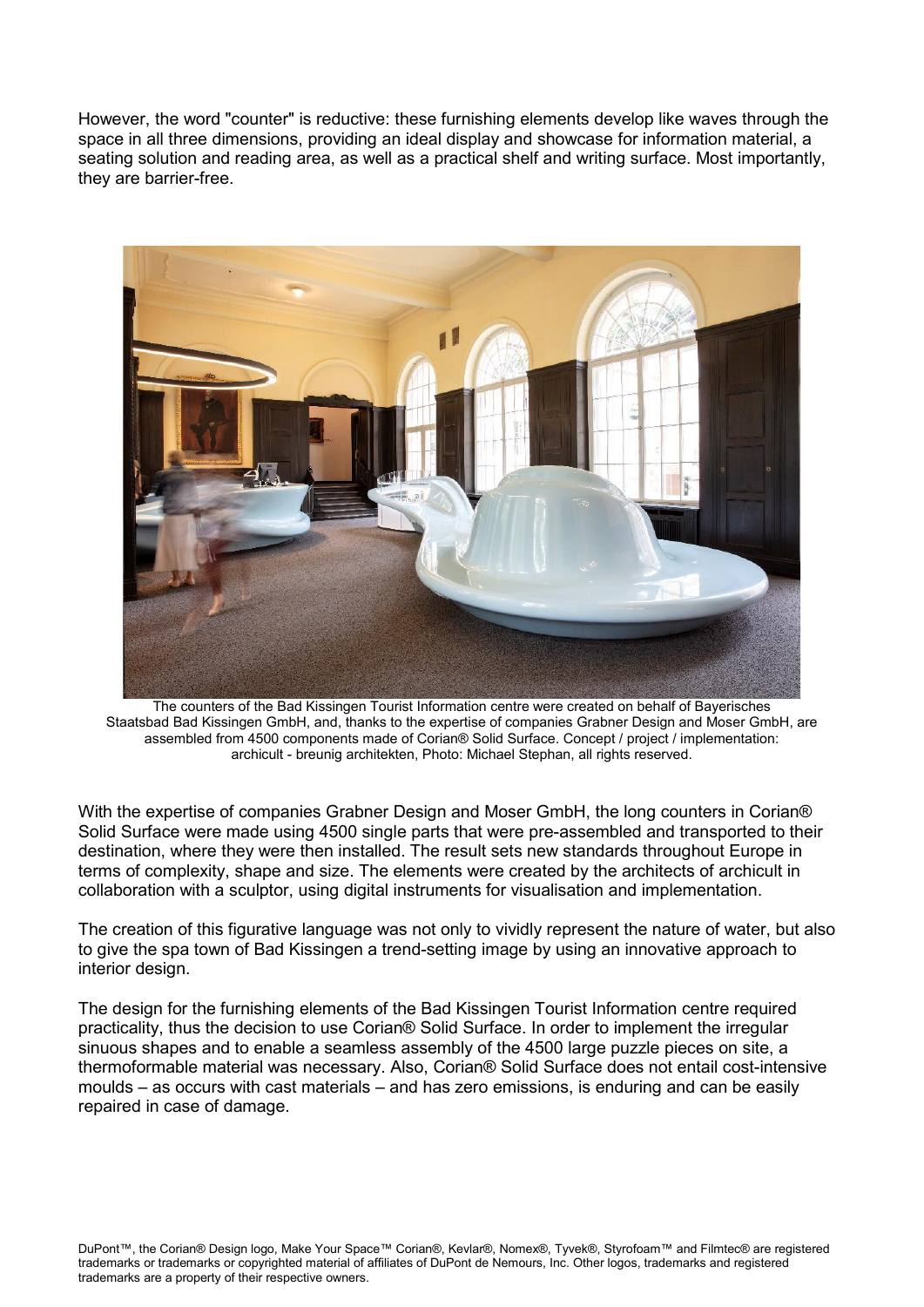

The counters of the Bad Kissingen Tourist Information centre were created on behalf of Bayerisches Staatsbad Bad Kissingen GmbH, and, thanks to the expertise of companies Grabner Design and Moser GmbH, are assembled from 4500 components made of Corian® Solid Surface. Concept / project / implementation: archicult - breunig architekten, Photo: Michael Stephan, all rights reserved.



The counters of the Bad Kissingen Tourist Information centre were created on behalf of Bayerisches Staatsbad Bad Kissingen GmbH, and, thanks to the expertise of companies Grabner Design and Moser GmbH, are assembled from 4500 components made of Corian® Solid Surface. Concept / project / implementation: archicult - breunig architekten, Photo: Michael Stephan, all rights reserved.

DuPont™, the Corian® Design logo, Make Your Space™ Corian®, Kevlar®, Nomex®, Tyvek®, Styrofoam™ and Filmtec® are registered trademarks or trademarks or copyrighted material of affiliates of DuPont de Nemours, Inc. Other logos, trademarks and registered trademarks are a property of their respective owners.